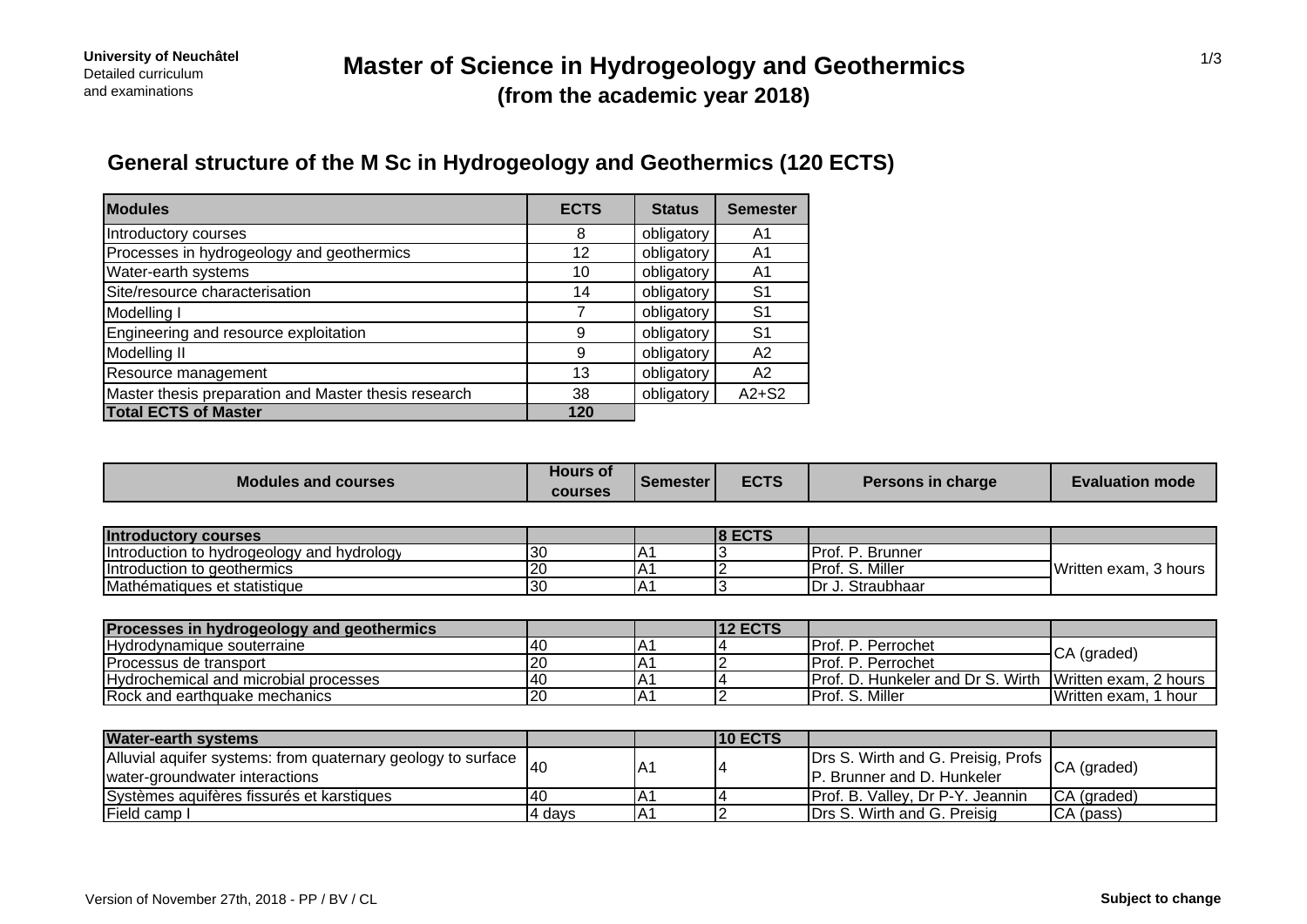# **Master of Science in Hydrogeology and Geothermics (from the academic year 2018)**

| <b>Modules and courses</b>                                                          | <b>Hours of</b><br>courses | <b>Semester</b> | <b>ECTS</b>    | Persons in charge                                  | <b>Evaluation mode</b> |
|-------------------------------------------------------------------------------------|----------------------------|-----------------|----------------|----------------------------------------------------|------------------------|
|                                                                                     |                            |                 |                |                                                    |                        |
| Site/resource characterisation                                                      |                            |                 | 14 ECTS        |                                                    |                        |
| Forages, tests hydrauliques, traceurs naturels et artificiels                       | 60                         | S <sub>1</sub>  | 6              | Profs P. Renard, B. Valley and<br>N.N.             | CA (graded)            |
| Geophysics                                                                          | $\overline{30}$            | $\overline{S}$  | 3              | Profs S. Miller                                    | CA (graded)            |
| Remote sensing                                                                      | $\overline{20}$            | $\overline{S1}$ | $\overline{2}$ | Dr L. Halloran (Prof. P. Brunner)                  | CA (graded)            |
| Field camp II                                                                       | 6 days                     | S <sub>1</sub>  | 3              | Profs D. Hunkeler, P. Brunner and<br>Dr G. Preisig | CA (pass)              |
|                                                                                     |                            |                 |                |                                                    |                        |
| <b>Modelling I</b>                                                                  |                            |                 | <b>7 ECTS</b>  |                                                    |                        |
| Modélisation des réservoirs                                                         | 20                         | S <sub>1</sub>  |                | Prof. P. Renard                                    | CA (graded)            |
| Modélisation des écoulements et des processus de transport 50                       |                            | $\overline{S}$  | 5              | Dr G. Preisig                                      | CA (graded)            |
|                                                                                     |                            |                 |                |                                                    |                        |
| <b>Engineering and resource exploitation</b>                                        |                            |                 | 9 ECTS         |                                                    |                        |
| Systèmes géothermiques peu profonds                                                 | 20                         | S <sub>1</sub>  | 2              | Dr V. Badoux                                       | CA (graded)            |
| Earth energy resources                                                              | $\overline{30}$            | $\overline{S1}$ | 3              | Profs S. Miller and B. Valley                      | CA (graded)            |
| Water supply and water treatment                                                    | $\overline{20}$            | $\overline{S}$  | $\overline{2}$ | Dr L. Halloran (Prof. P. Brunner)                  | CA (graded)            |
| Ingénierie géotechnique                                                             | $\overline{20}$            | $\overline{c}$  | $\overline{2}$ | Dr G. Preisig                                      | CA (graded)            |
|                                                                                     |                            |                 |                |                                                    |                        |
| <b>Modelling II</b>                                                                 |                            |                 | 9 ECTS         |                                                    |                        |
| Numerical modelling of hydrochemical processes                                      | 20                         | A2              | $\overline{2}$ | Prof. D. Hunkeler                                  | CA (graded)            |
| Numerical modelling of geomechanical processes                                      | 30                         | A2              | 3              | Prof. S. Miller                                    | CA (graded)            |
| Géostatistique et modélisation inverse                                              | 40                         | $\overline{A2}$ | 4              | Profs P. Renard and P. Brunner                     | CA (graded)            |
|                                                                                     |                            |                 |                |                                                    |                        |
| <b>Resource management</b>                                                          |                            |                 | 13 ECTS        |                                                    |                        |
| Water resource management in the European context                                   | $\overline{20}$            | A <sub>2</sub>  |                | Profs P. Brunner and D. Hunkeler                   |                        |
| Water resource management in semi-arid/arid regions and in<br>humanitarian contexts | 20                         | A2              | 2              | Dr E. Milnes and Prof. P. Brunner                  | CA (graded)            |
| Groundwater pollution and remediation                                               | 30                         | A2              | 3              | Prof. D. Hunkeler                                  |                        |
| Urban hydrogeology                                                                  | $\overline{20}$            | A2              | $\overline{2}$ | Prof. M. Schirmer                                  | CA (graded)            |
| Economical, political and societal aspects of geothermics                           | 20                         | A2              | $\overline{2}$ | Profs S. Miller and B. Valley                      | CA (pass)              |
| Geothermal field trip                                                               | 4 days                     | A <sub>2</sub>  | $\overline{2}$ | Prof. S. Miller                                    | CA (pass)              |